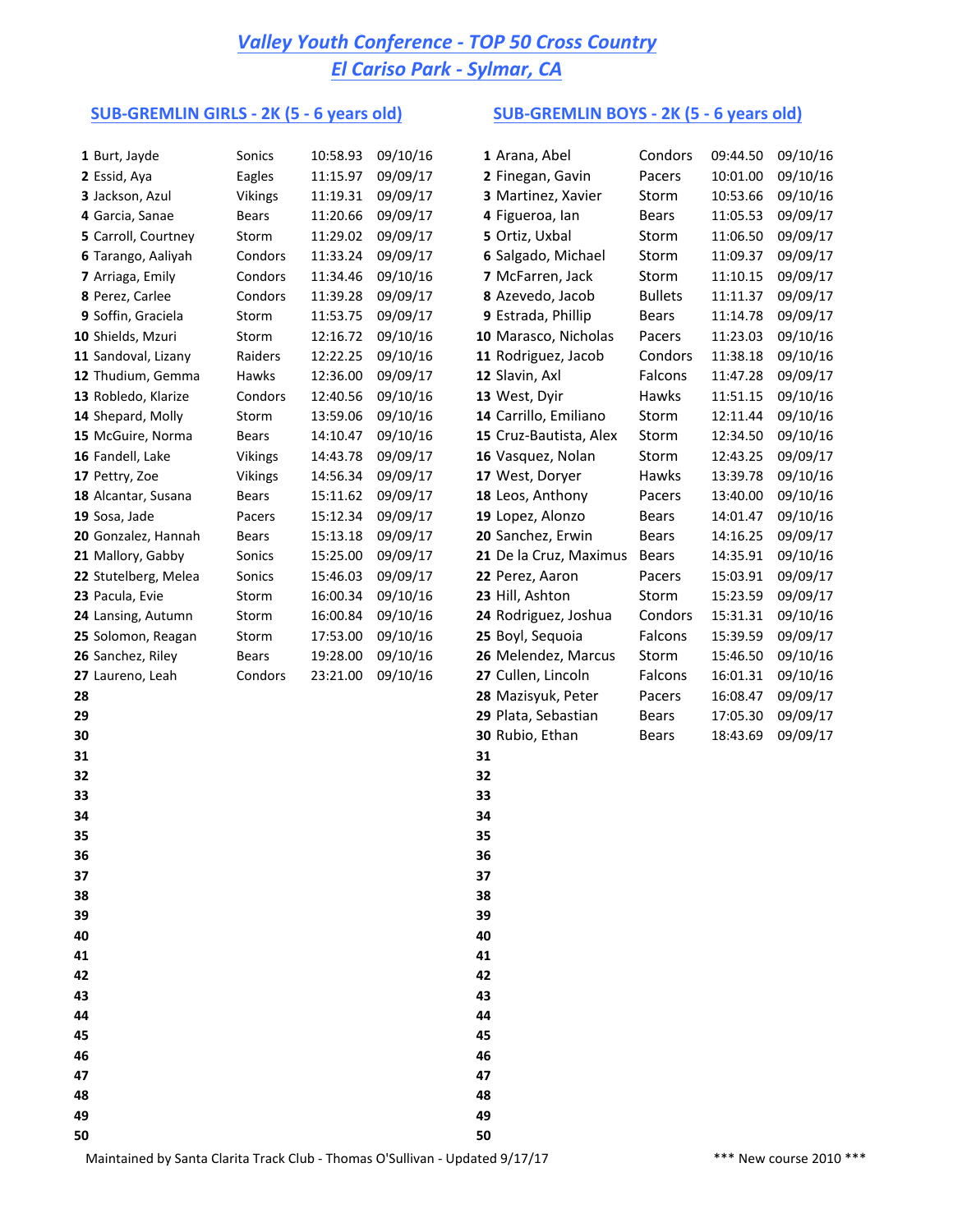## *Valley Youth Conference - TOP 50 Cross Country El Cariso Park - Sylmar, CA*

## GREMLIN GIRLS - 2K (7 - 8 years old) GREMLIN BOYS - 2K (7 - 8 years old)

| 1 Laureano, Niza                             | Condors          | 08:03.53             | 10/10/15             | 1 Childers, Zachary                         | Pacers          | 07:51.66             | 10/01/11             |
|----------------------------------------------|------------------|----------------------|----------------------|---------------------------------------------|-----------------|----------------------|----------------------|
| 2 Quintero, Daniella                         | Eagles           | 08:10.18             | 10/20/12             | 2 Fitzgerald, Rowan                         | Falcons         | 08:25.00             | 10/20/12             |
| 3 Diaz, Isis                                 | Pacers           | 08:19.84             | 10/20/12             | 3 Nemeth, Garrett                           | Eagles          | 08:26.59             | 10/20/12             |
| 4 Hawkins, Helena                            | Pacers           | 08:46.66             | 10/20/12             | 4 Serrano, Nicholas                         | Storm           | 08:27.69             | 10/01/11             |
| 5 Anguiano, Amanda                           | <b>Bears</b>     | 08:53.56             | 10/20/12             | 5 Garity, Quinn                             | Pacers          | 08:31.13             | 10/23/10             |
| 6 Washington, Hayden                         | Storm            | 08:53.84             | 10/20/12             | 6 Oviedo, Emilio                            | Storm           | 08:38.09             | 09/10/16             |
| 7 Estrada, Paola                             | Condors          | 09:01.53             | 09/09/17             | 7 Crawford, James                           | Eagles          | 08:42.91             | 10/20/12             |
| 8 Godsey, Payton                             | Eagles           | 09:03.88             | 10/04/14             | 8 Shelton, Chase                            | VC              | 08:46.22             | 10/10/15             |
| 9 Salazar, Naima                             | Bears            | 09:05.44             | 10/20/12             | 9 Espinoza, Jeremy                          | Eagles          | 08:53.28             | 10/20/12             |
| 10 Plascensia, Izel                          | Bears            | 09:06.21             | 10/20/12             | 10 Urbina, Aidan                            | Hawks           | 08:53.93             | 10/20/12             |
| 11 Hudspeth, Keegan                          | VC               | 09:09.69             | 10/10/15             | 11 Branda, Nathan                           | Storm           | 08:55.69             | 10/20/12             |
| 12 Helfenstein, Lucy                         | Falcons          | 09:10.37             | 09/10/16             | 12 Martinez, Xander                         | Pacers          | 08:56.06             | 10/20/12             |
| 13 Saxelby, Elizabeth                        | Spartans         | 09:13.98             | 10/23/10             | 13 Fredericks, Caleb                        | Storm           | 08:56.81             | 09/10/16             |
| 14 Mausser, Isabelle                         | Pacers           | 09:15.50             | 10/23/10             | 14 Burns, Jon                               | Eagles          | 08:57.56             | 10/20/12             |
| 15 Velazquez, Meztli                         | Bears            | 09:19.84             | 10/10/15             | 15 Bates, James                             | Eagles          | 08:57.87             | 10/20/12             |
| 16 Gonzalez, Madeline                        | Pacers           | 09:19.88             | 09/10/16             | 16 Sauer, Brad                              | VC              | 09:00.50             | 10/10/15             |
| 17 Frieborn, Kelsey                          | Eagles           | 09:22.59             | 09/10/16             | 17 Mallory, Micah                           | Sonics          | 09:00.87             | 10/10/15             |
| 18 Mackey, Karrina                           | Hawks            | 09:23.44             | 10/20/12             | 18 Halvorsen, Tyler                         | Sonics          | 09:01.21             | 10/10/15             |
| 19 Tsuang, Cheyene                           | <b>Bears</b>     | 09:24.31             | 10/12/13             | 19 Fleck, Elliot                            | Pacers          | 09:01.47             | 10/01/11             |
| 20 Leon, Isabelle                            | Raiders          | 09:26.69             | 10/10/15             | 20 Vargas, Joseph                           | Bears           | 09:02.44             | 10/20/12             |
| 21 Hopkins, Charlotte                        | Falcons          | 09:28.62             | 09/10/16             | 21 Mercado, Daniel                          | <b>Bears</b>    | 09:03.44             | 10/23/10             |
| 22 Leon, Carolina                            | Raiders          | 09:29.22             | 10/10/15             | 22 Hawkins, Joseph                          | Pacers          | 09:03.63             | 10/23/10             |
| 23 Torres, Emma                              | Condors          | 09:33.06             | 10/10/15             | 23 Golmon, Jonathan                         | Spartans        | 09:03.97             | 10/12/13             |
| 24 Knudson, Grace                            | Storm            | 09:34.94             | 09/06/14             | 24 Duenas, Austin                           | Storm           | 09:05.50             | 09/10/16             |
| 25 McDaniel, Cristina                        | <b>Bullets</b>   | 09:35.09             | 10/10/15             | 25 Alvarez, Adam                            | Pacers          | 09:07.59             | 10/10/15             |
| 26 Ataya, Ayla                               | Falcons          | 09:38.47             | 10/10/15             | 26 Metcalf, Eric                            | Falcons         | 09:08.00             | 09/09/17             |
| 27 Torres, Denise                            | <b>Bears</b>     | 09:38.69             | 10/01/11             | 27 Vargas, Joseph                           | Pacers          | 09:08.38             | 09/06/14             |
| 28 Hudspeth, Payton                          | VC               | 09:39.28             | 10/20/12             | 28 Martinez, Daniel                         | Pacers          | 09:09.53             | 09/10/16             |
| 29 Cabral, Giselle                           | <b>Bears</b>     | 09:39.59             | 10/20/12             | 29 Diaz, Ethan                              | Pacers          | 09:11.75             | 10/04/14             |
| 30 O'Sullivan, Jenna                         | Storm            | 09:41.09             | 09/10/16             | 30 Villalobos, Brandon                      | Falcons         | 09:14.03             | 10/01/11             |
| 31 Buchanan, Emma                            | Storm            | 09:41.38             | 09/09/17             | 31 Ligons, Ambodai                          | Falcons         | 09:14.25             | 10/04/14             |
| 32 Robledo, Hailey                           | Condors          | 09:42.37             | 09/10/16             | 32 Santana, Anthony                         | Falcons         | 09:15.43             | 10/04/14             |
| 33 Haghmi, Marina                            | Hawks            | 09:42.61             | 09/10/16             | 33 Soffin, Alexander                        | Eagles          | 09:17.12             | 10/10/15             |
| 34 Barragan, Leah                            | Condors<br>Storm | 09:43.09<br>09:43.31 | 09/10/16<br>10/01/11 | 34 Chamie, Benjamin<br>35 Broadous, Zachary | Raiders         | 09:17.72<br>09:20.44 | 09/10/16<br>10/01/11 |
| 35 Bingham, Adrianna<br>36 Abbitt, Genevieve | Condors          | 09:45.53             | 09/09/17             | 36 Soffin, Jacob                            | Bears<br>Eagles | 09:22.28             | 10/10/15             |
| 37 Kenney, Kaitlin                           | Falcons          | 09:45.59             | 10/10/15             | 37 Murillo, Johnny                          | Bears           | 09:25.15             | 10/23/10             |
| 38 Baltazar, Dolly                           | Bears            | 09:46.57             | 10/23/10             | 38 Florian, Noah                            | Pacers          | 09:29.21             | 09/10/16             |
| 39 Georgeson, Rebecca                        | Storm            | 09:47.62             | 10/20/12             | 39 Geyer, Lucas                             | Eagles          | 09:30.50             | 10/12/13             |
| 40 Giacone, Kalina                           | Storm            | 09:50.02             | 10/10/15             | 40 Keenan, Zachary                          | Pacers          | 09:31.34             | 10/20/12             |
| 41 Coppola, Sophie                           | Hawks            | 09:50.81             | 09/09/17             | 41 Metcalf, Luke                            | Falcons         | 09:33.25             | 10/04/14             |
| 42 Carlucci, Madison                         | Storm            | 09:52.12             | 10/20/12             | 42 DeJesus, Luis                            | Storm           | 09:33.28             | 10/10/15             |
| 43 Lichstein, Samantha                       | Spartans         | 09:53.07             | 10/23/10             | 43 Stewart, Nabil                           | Eagles          | 09:33.56             | 10/20/12             |
| 44 Campbell, Brianna                         | Storm            | 09:53.22             | 10/04/14             | 44 Walsh, Cody                              | Falcons         | 09:33.72             | 10/10/15             |
| 45 Holyfield, Thalia                         | Pacers           | 09:55.28             | 10/04/14             | 45 Leos, Damien                             | Pacers          | 09:34.09             | 09/10/16             |
| 46 Howell, Kadie                             | Sonics           | 09:57.00             | 10/20/12             | 46 Ortega, Joaquin                          | Pacers          | 09:35.88             | 09/10/16             |
| 47 Schauble, Kendall                         | Storm            | 10:01.09             | 10/20/12             | 47 Finegan, Gavin                           | Pacers          | 09:36.00             | 09/09/17             |
| 48 Archer, Sarai                             | Pacers           | 10:01.18             | 10/10/15             | 48 Givens, Brennan                          | Storm           | 09:36.75             | 10/10/15             |
| 49 O'Brien, Zoe                              | Mirman           | 10:03.25             | 09/09/17             | 49 Cohen, Spencer                           | Pacers          | 09:36.90             | 10/23/10             |
| 50 Sherwood-King, Kaila                      | Falcons          | 10:03.81             | 09/09/17             | 50 Starr, Nigel                             | Falcons         | 09:36.93             | 09/10/16             |
|                                              |                  |                      |                      |                                             |                 |                      |                      |

Maintained by Santa Clarita Track Club - Thomas O'Sullivan - Updated 9/17/17 \*\*\* \*\*\* New course 2010 \*\*\*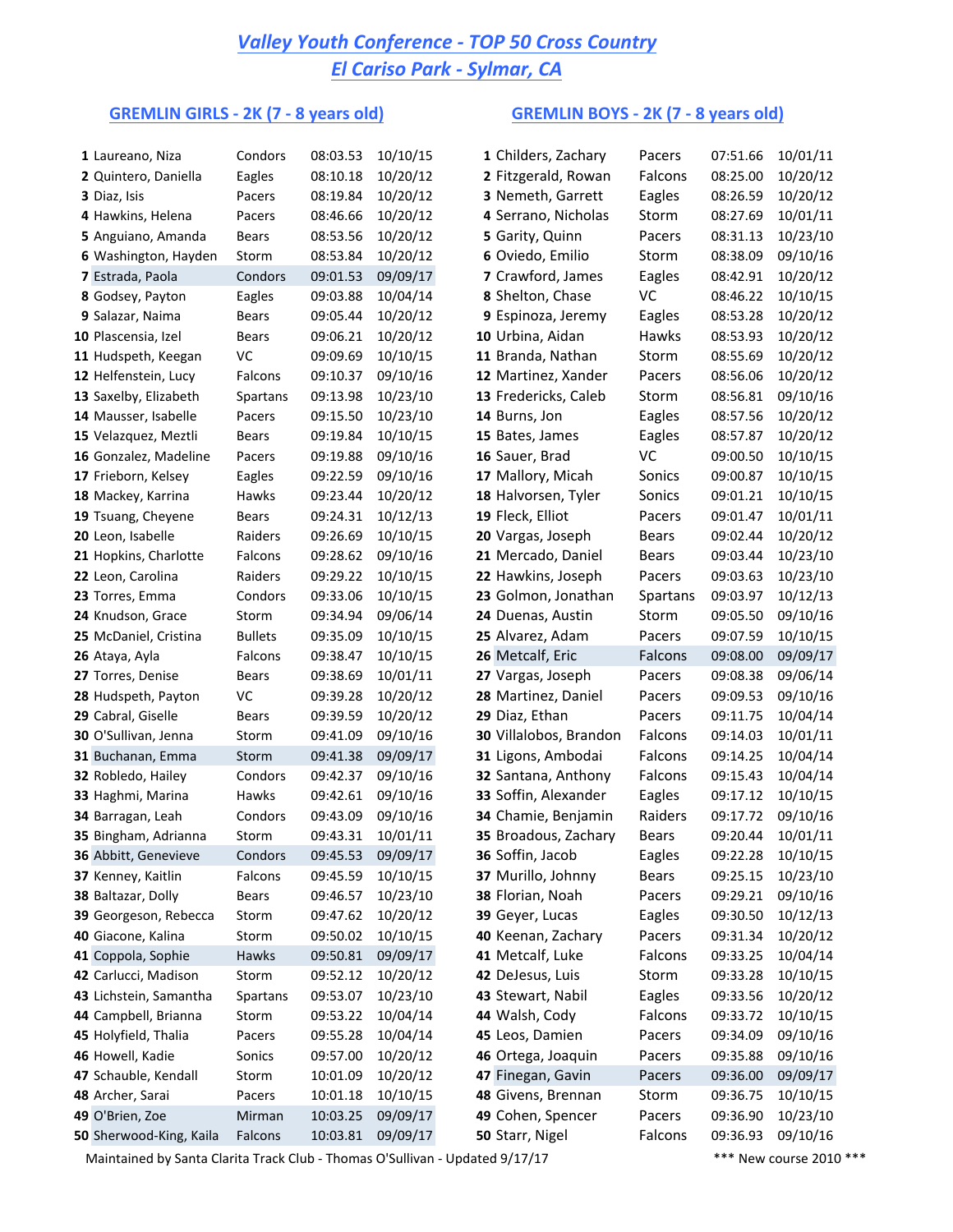# **<u>Valley Youth Conference - TOP 50 Cross Country</u> El Cariso Park - Sylmar, CA**

### **BANTAM GIRLS** - 3K (9 - 10 years old) **BANTAM BOYS** - 3K (9 - 10 years old)

| 1 Wilkinson, Haley         | Eagles         | 11:37.88 | 10/10/15 | 1 Simmons, Parker      | Falcons | 11:29.94 | 10/10/15 |
|----------------------------|----------------|----------|----------|------------------------|---------|----------|----------|
| 2 Diaz, Isis               | Pacers         | 11:54.44 | 09/06/14 | 2 Childers, Zachary    | Pacers  | 11:34.50 | 10/12/13 |
| 3 Duarte, Isabella         | Storm          | 12:02.18 | 10/12/13 | 3 Smith, Ethan         | Eagles  | 11:36.28 | 10/10/15 |
| 4 Quintero, Daniela        | Eagles         | 12:03.18 | 10/04/14 | 4 Ochoa, Enrique       | Eagles  | 11:39.91 | 10/20/12 |
| 5 Laureano, Niza           | Condors        | 12:11.09 | 09/09/17 | 5 Urbina, Aidin        | Hawks   | 11:41.25 | 10/10/15 |
| 6 Daley, Kalynn            | Storm          | 12:18.74 | 10/23/10 | 6 Dubal, Ishan         | Eagles  | 11:45.69 | 10/10/15 |
| 7 Bates, Caroline          | Eagles         | 12:20.97 | 10/12/13 | 7 Carew, Tyson         | Eagles  | 11:46.91 | 10/10/15 |
| 8 Bingham, Savannah        | Storm          | 12:25.69 | 10/10/15 | 8 Godsey, Ethan        | Eagles  | 11:48.25 | 10/04/14 |
| 9 Weinstein, Abigaail      | Pacers         | 12:26.97 | 09/09/17 | 9 Metcalf, Luke        | Falcons | 11:49.15 | 09/10/16 |
| 10 Laureano, Audrey        | Condors        | 12:32.96 | 10/10/15 | 10 Oviedo, Emilio      | Storm   | 11:53.28 | 09/09/17 |
| 11 Couch, Jazlyn           | Falcons        | 12:35.47 | 09/09/17 | 11 Geyer, Lucas        | Eagles  | 11:54.97 | 10/10/15 |
| 12 Avila, Kelly            | Storm          | 12:36.20 | 10/10/15 | 12 King, Parker        | Eagles  | 11:55.46 | 10/10/15 |
| 13 Godsey, Payton          | Eagles         | 12:38.59 | 09/10/16 | 13 Hawkins, Jonathan   | Pacers  | 11:56.50 | 10/01/11 |
| 14 Couch, Caitlyn          | Falcons        | 12:42.97 | 10/23/10 | 14 DeShields, Adam     | Storm   | 12:01.74 | 10/23/10 |
| 15 Baltazar, Gnelie        | Bears          | 12:43.40 | 10/23/10 | 15 Jackson, Sage       | Eagles  | 12:02.72 | 10/10/15 |
| 16 Gonzalez, Caitlin       | Pacers         | 12:49.62 | 09/09/17 | 16 Egberongbe, Olaitan | Eagles  | 12:05.22 | 10/10/15 |
| 17 Fredericks, Hannah      | Storm          | 12:52.31 | 10/12/13 | 17 Serrano, Nichola    | Storm   | 12:08.72 | 10/12/13 |
| 18 Velazquez, Meztli       | <b>Bears</b>   | 12:53.43 | 09/09/17 | 18 Espinoza, Jeremy    | Eagles  | 12:11.00 | 10/10/15 |
| 19 Fleck, Zoe              | Pacers         | 12:53.77 | 10/23/10 | 19 Vargas, Joseph      | Pacers  | 12:11.24 | 10/10/15 |
| 20 Pacheco, Samantha       | <b>Bears</b>   | 12:56.97 | 09/09/17 | 20 Lusk, Brody         | Storm   | 12:11.78 | 10/10/15 |
| 21 Ramirez, Lindsey        | Condors        | 12:58.12 | 09/10/16 | 21 Olson, Liam         | Falcons | 12:18.03 | 10/10/15 |
| 22 Grossman, Kamryn        | Storm          | 12:59.69 | 10/04/14 | 22 Nemeth, Garrett     | Eagles  | 12:18.22 | 10/12/13 |
| 23 Quintero, Natalia       | Eagles         | 13:01.72 | 10/20/12 | 23 Bello, Lucas        | Pacers  | 12:20.25 | 09/09/17 |
| 24 Salazar, Naima          | Pacers         | 13:02.12 | 09/06/14 | 24 Serrano, Kobe       | Storm   | 12:24.72 | 10/01/11 |
| 25 Knudson, Grace          | Storm          | 13:05.30 | 10/10/15 | 25 Albert, Cameron     | Eagles  | 12:25.12 | 10/20/12 |
| 26 Shields, Amara          | Storm          | 13:09.68 | 10/10/15 | 26 Santana, A Ray      | Falcons | 12:26.34 | 09/10/16 |
| 27 Plascencia, Izel        | <b>Bears</b>   | 13:10.62 | 09/06/14 | 27 Gentry, Cole        | Eagles  | 12:27.84 | 10/12/13 |
| 28 Matthews, Nedovia       | Eagles         | 13:11.09 | 10/10/15 | 28 English, Joshua     | Storm   | 12:28.84 | 10/01/11 |
| 29 Moro, Mariah            | Bears          | 13:11.44 | 10/23/10 | 29 Cantu, Aaron        | Eagles  | 12:29.91 | 10/04/14 |
| 30 Hernandez, Olivia       | Bears          | 13:11.97 | 10/20/12 | 30 Jacob, Darrick      | Eagles  | 12:29.94 | 09/10/16 |
| 31 Martinez, Maya          | Pacers         | 13:13.09 | 10/20/12 | 31 Weinstein, Aiden    | Pacers  | 12:31.09 | 10/10/15 |
| 32 Anguiano, Amanda        | Bears          | 13:17.78 | 10/12/13 | 32 Estrada, Joshua     | Condors | 12:32.59 | 10/10/15 |
| 33 Madison, Kalista        | Storm          | 13:18.75 | 10/10/15 | 33 Jordan, Seth        | Hawks   | 12:35.05 | 10/10/15 |
| 34 Weser, Amadi            | Falcons        | 13:19.25 | 09/06/14 | 34 Armijo, Ryan        | Falcons | 12:35.69 | 10/04/14 |
| 35 Washington, Hayden      | Storm          | 13:19.72 | 09/06/14 | 35 Mainvielle, Alex    | Hawks   | 12:35.81 | 10/20/12 |
| <b>36 Hudspeth, Brooke</b> | Village        | 13:20.56 | 10/12/13 | 36 Hanson, Finley      | Pacers  | 12:38.72 | 10/10/15 |
| 37 Ataya, Ayla             | Falcons        | 13:23.22 | 09/09/17 | 37 Bingham, Baylin     | Storm   | 12:39.76 | 10/10/15 |
| 38 Mackey, Karrina         | Hawks          | 13:24.12 | 10/12/13 | 38 Canham, Caleb       | Storm   | 12:40.16 | 10/10/15 |
| 39 Torres, Denise          | Bears          | 13:25.94 | 10/12/13 | 39 Garity, Quinn       | Pacers  | 12:41.22 | 10/20/12 |
| 40 McDaniel, Cristina      | <b>Bullets</b> | 13:26.18 | 09/09/17 | 40 Martinez, Hector    | Pacers  | 12:41.31 | 09/06/14 |
| 41 Tsuang, Cheyenne        | Pacers         | 13:27.69 | 09/06/14 | 41 Dudley, Ryan        | Pacers  | 12:41.75 | 09/10/16 |
| 42 Helfenstein, Lucy       | Falcons        | 13:30.78 | 09/09/17 | 42 Fitzgerald, Rowan   | Falcons | 12:42.80 | 09/06/14 |
| 43 Love, Payton            | Eagles         | 13:32.75 | 10/20/12 | 43 Bates, James        | Eagles  | 12:43.46 | 09/06/14 |
| 44 Berreta, Kaela          | Storm          | 13:33.02 | 10/20/12 | 44 Gandarilla, Michael | Pacers  | 12:43.62 | 10/10/15 |
| 45 Hopkins, Charlotte      | Falcons        | 13:35.22 | 09/09/17 | 45 Burns, King         | Eagels  | 12:45.18 | 10/10/15 |
| 46 Kenney, Kaitlin         | Falcons        | 13:43.18 | 09/09/17 | 46 Fishman, Daniel     | Raiders | 12:45.72 | 09/10/16 |
| 47 Cromie, Kiara           | Storm          | 13:43.47 | 10/10/15 | 47 Sharick, Corey      | Hawks   | 12:48.88 | 10/20/12 |
| 48 Finegan, Teagan         | Pacers         | 13:48.31 | 09/10/16 | 48 Hawkins, Joseph     | Pacers  | 12:50.62 | 10/20/12 |
| 49 Velazquez, Zaida        | Bears          | 13:50.65 | 10/10/15 | 49 Jennings, Tristan   | Pacers  | 12:51.44 | 09/09/17 |
| 50 O'Sullivan, Jenna       | Storm          | 13:51.59 | 09/09/17 | 50 Tirado, Adrian      | Condors | 12:53.78 | 10/10/15 |

| Simmons, Parker     | Falcons      | 11:29.94 | 10/10/15 |
|---------------------|--------------|----------|----------|
| Childers, Zachary   | Pacers       | 11:34.50 | 10/12/13 |
| Smith, Ethan        | Eagles       | 11:36.28 | 10/10/15 |
| Ochoa, Enrique      | Eagles       | 11:39.91 | 10/20/12 |
| Urbina, Aidin       | Hawks        | 11:41.25 | 10/10/15 |
| Dubal, Ishan        | Eagles       | 11:45.69 | 10/10/15 |
| Carew, Tyson        | Eagles       | 11:46.91 | 10/10/15 |
| Godsey, Ethan       | Eagles       | 11:48.25 | 10/04/14 |
| Metcalf, Luke       | Falcons      | 11:49.15 | 09/10/16 |
| Oviedo, Emilio      | Storm        | 11:53.28 | 09/09/17 |
| Geyer, Lucas        | Eagles       | 11:54.97 | 10/10/15 |
| King, Parker        | Eagles       | 11:55.46 | 10/10/15 |
| Hawkins, Jonathan   | Pacers       | 11:56.50 | 10/01/11 |
| DeShields, Adam     | Storm        | 12:01.74 | 10/23/10 |
| Jackson, Sage       | Eagles       | 12:02.72 | 10/10/15 |
| Egberongbe, Olaitan | Eagles       | 12:05.22 | 10/10/15 |
| Serrano, Nichola    | Storm        | 12:08.72 | 10/12/13 |
| Espinoza, Jeremy    | Eagles       | 12:11.00 | 10/10/15 |
| Vargas, Joseph      | Pacers       | 12:11.24 | 10/10/15 |
| Lusk, Brody         | Storm        | 12:11.78 | 10/10/15 |
| Olson, Liam         | Falcons      | 12:18.03 | 10/10/15 |
| Nemeth, Garrett     | Eagles       | 12:18.22 | 10/12/13 |
| Bello, Lucas        | Pacers       | 12:20.25 | 09/09/17 |
| Serrano, Kobe       | Storm        | 12:24.72 | 10/01/11 |
| Albert, Cameron     | Eagles       | 12:25.12 | 10/20/12 |
| Santana, A Ray      | Falcons      | 12:26.34 | 09/10/16 |
| Gentry, Cole        | Eagles       | 12:27.84 | 10/12/13 |
| English, Joshua     | Storm        | 12:28.84 | 10/01/11 |
| Cantu, Aaron        | Eagles       | 12:29.91 | 10/04/14 |
| Jacob, Darrick      | Eagles       | 12:29.94 | 09/10/16 |
| Weinstein, Aiden    | Pacers       | 12:31.09 | 10/10/15 |
| Estrada, Joshua     | Condors      | 12:32.59 | 10/10/15 |
| Jordan, Seth        | <b>Hawks</b> | 12:35.05 | 10/10/15 |
| Armijo, Ryan        | Falcons      | 12:35.69 | 10/04/14 |
| Mainvielle, Alex    | Hawks        | 12:35.81 | 10/20/12 |
| Hanson, Finley      | Pacers       | 12:38.72 | 10/10/15 |
| Bingham, Baylin     | Storm        | 12:39.76 | 10/10/15 |
| Canham, Caleb       | Storm        | 12:40.16 | 10/10/15 |
| Garity, Quinn       | Pacers       | 12:41.22 | 10/20/12 |
| Martinez, Hector    | Pacers       | 12:41.31 | 09/06/14 |
| Dudley, Ryan        | Pacers       | 12:41.75 | 09/10/16 |
| Fitzgerald, Rowan   | Falcons      | 12:42.80 | 09/06/14 |
| Bates, James        | Eagles       | 12:43.46 | 09/06/14 |
| Gandarilla, Michael | Pacers       | 12:43.62 | 10/10/15 |
| Burns, King         | Eagels       | 12:45.18 | 10/10/15 |
| Fishman, Daniel     | Raiders      | 12:45.72 | 09/10/16 |
| Sharick, Corey      | Hawks        | 12:48.88 | 10/20/12 |
| Hawkins, Joseph     | Pacers       | 12:50.62 | 10/20/12 |
| Jennings, Tristan   | Pacers       | 12:51.44 | 09/09/17 |
| Tirado, Adrian      | Condors      | 12:53.78 | 10/10/15 |

Maintained by Santa Clarita Track Club - Thomas O'Sullivan - Updated 9/17/17 \*\*\* \*\*\* New course 2010 \*\*\*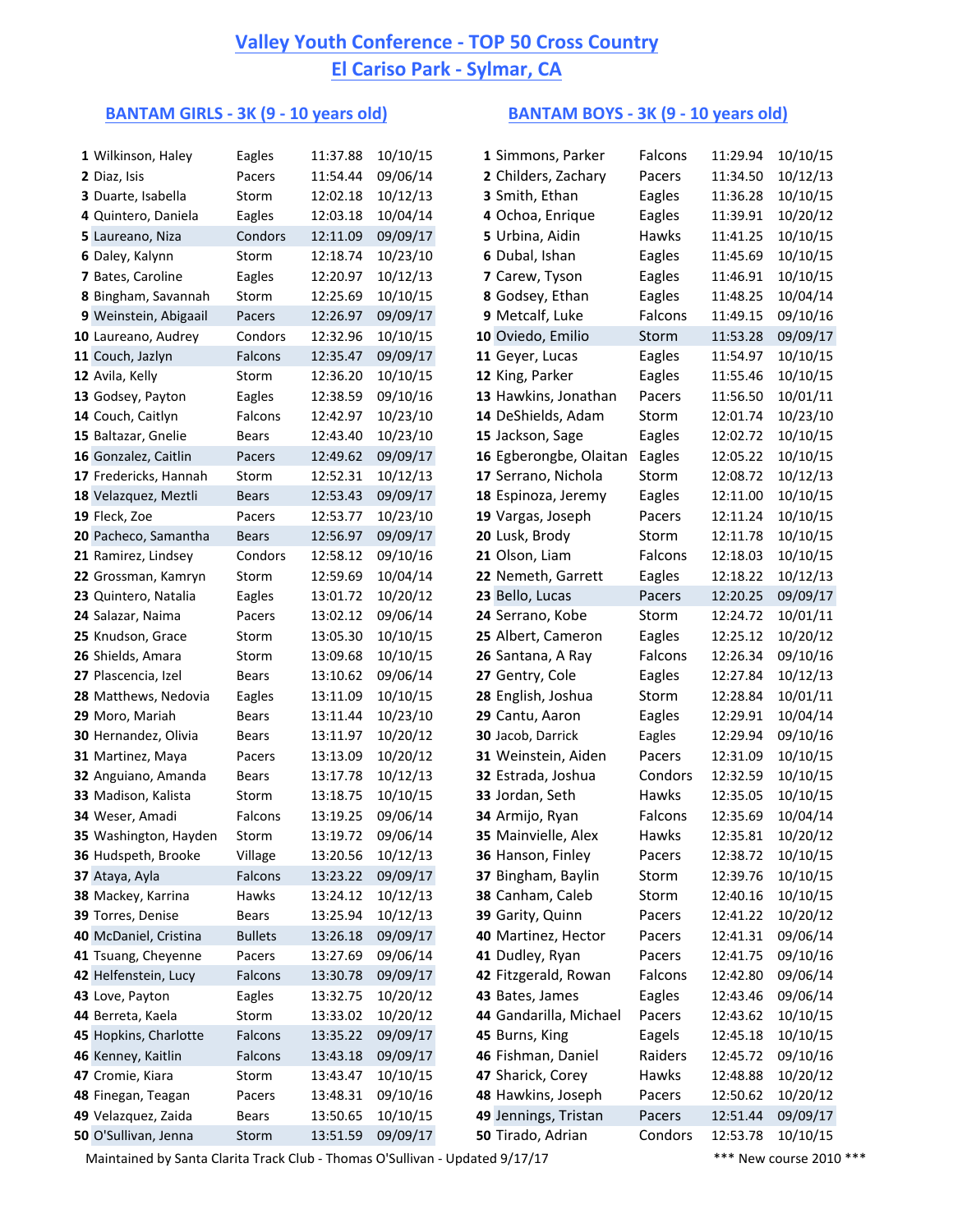## **Valley Youth Conference - TOP 50 Cross Country El Cariso Park - Sylmar, CA**

### **MIDGET GIRLS - 3K (11-12 years old) MIDGET BOYS - 3K (11-12 years old)**

| 1 Diaz, Isis          | Pacers       | 11:16.94 | 09/10/16 | 1 Childers, Zackary   | Pacers         | 10:24.06 | 10/10/15 |
|-----------------------|--------------|----------|----------|-----------------------|----------------|----------|----------|
| 2 Walla, Jordyn       | Condors      | 11:26.21 | 10/10/15 | 2 Leon, Andres        | Raiders        | 10:41.00 | 10/10/15 |
| 3 Ramirez, Lindsey    | Condors      | 11:34.78 | 09/09/17 | 3 Godsey, Ethan       | Eagles         | 10:55.66 | 09/10/16 |
| 4 Quintero, Natalia   | Eagles       | 11:45.47 | 10/04/14 | 4 Laureano, Rey       | Condors        | 10:59.25 | 10/10/15 |
| 5 Fredericks, Hannah  | Storm        | 11:48.75 | 10/10/15 | 5 Martinez, Erick     | Pacers         | 11:03.62 | 10/10/15 |
| 6 Berretta, Kaela     | Storm        | 11:56.53 | 10/04/14 | 6 Martinez, Hector    | Storm          | 11:04.31 | 09/10/16 |
| 7 Golmon, Hailey      | Spartans     | 11:59.22 | 10/12/13 | 7 Golmon, Christian   | Spartans       | 11:05.59 | 10/12/13 |
| 8 Majerus, Gia        | Eagles       | 12:03.38 | 10/12/13 | 8 Buchanan, Aidan     | Storm          | 11:08.69 | 09/09/17 |
| 9 Schauble, Shelbi    | Storm        | 12:07.84 | 10/12/13 | 9 Orozco, Santiago    | <b>Bullets</b> | 11:13.41 | 09/09/17 |
| 10 Couch, Caitlyn     | Falcons      | 12:07.94 | 10/20/12 | 10 Gallardo, Blake    | Storm          | 11:14.47 | 10/04/14 |
| 11 Gentry, Reese      | Hawks        | 12:10.06 | 09/09/17 | 11 Dubal, Ishan       | Eagles         | 11:17.84 | 09/09/17 |
| 12 Martinez, Maya     | Pacers       | 12:10.28 | 10/12/13 | 12 Torres, Michael    | Condors        | 11:17.91 | 10/10/15 |
| 13 Cobieya, Stephanie | <b>Bears</b> | 12:10.81 | 10/12/13 | 13 Owen, Hayden       | Falcons        | 11:20.03 | 10/10/15 |
| 14 Grossman, Kamryn   | Storm        | 12:11.25 | 09/10/16 | 14 Salazar, David     | <b>Bears</b>   | 11:20.81 | 10/12/13 |
| 15 Duarte, Isabella   | Storm        | 12:12.00 | 10/04/14 | 15 Russell, Matthew   | Raiders        | 11:22.09 | 10/10/15 |
| 16 Tirado, Alex       | Condors      | 12:12.00 | 10/10/15 | 16 Garity, Quinn      | Pacers         | 11:22.78 | 10/12/13 |
| 17 Bates, Caroline    | Eagles       | 12:15.28 | 10/10/15 | 17 Wadkins, Rylan     | Storm          | 11:24.72 | 10/04/14 |
| 18 Aguilar, Amaya     | Bears        | 12:15.41 | 10/12/13 | 18 Fitzgerald, Rowan  | Falcons        | 11:25.28 | 10/10/15 |
| 19 Godsey, Peyton     | Eagles       | 12:22.38 | 09/09/17 | 19 Armijo, Ryan       | Falcons        | 11:25.68 | 10/10/15 |
| 20 Haack, Eden        | Falcons      | 12:24.44 | 10/10/15 | 20 Mecalf, Luke       | Falcons        | 11:26.62 | 09/09/17 |
| 21 Olofe, Sydney      | Pacers       | 12:24.72 | 10/10/15 | 21 Fitzgerald, Colin  | Falcons        | 11:28.28 | 10/01/11 |
| 22 Hernandez, Olivia  | <b>Bears</b> | 12:26.41 | 10/12/13 | 22 Serrano, Nicholas  | Storm          | 11:33.09 | 10/10/15 |
| 23 Smith, McKenna     | Falcons      | 12:27.44 | 10/20/12 | 23 Hawkins, Jonathan  | Pacers         | 11:35.78 | 10/20/12 |
| 24 Salazar, Naima     | Pacers       | 12:27.72 | 09/09/17 | 24 Kesling, Jesse     | Raiders        | 11:38.12 | 10/10/15 |
| 25 Moro, Mariah       | <b>Bears</b> | 12:31.53 | 10/01/11 | 25 Duarte, Joshua     | Storm          | 11:39.15 | 10/20/12 |
| 26 Hudspeth, Brooke   | Village      | 12:33.56 | 10/10/15 | 26 King, Parker       | Eagles         | 11:41.15 | 09/10/16 |
| 27 Lindsay, Dakota    | Storm        | 12:38.08 | 10/23/10 | 27 Hazell, Justin     | Eagles         | 11:43.09 | 10/20/12 |
| 28 Rachal, Laisette   | Sonics       | 12:38.72 | 10/10/15 | 28 Simmons, Parker    | Falcons        | 11:43.78 | 09/10/16 |
| 29 Mogab, Julianne    | Pacers       | 12:40.15 | 10/23/10 | 29 Mancillas, Vincent | Bears          | 11:45.15 | 10/12/13 |
| 30 Rasplicka, Kylie   | Storm        | 12:40.15 | 10/12/13 | 30 Fleck, Elliot      | Pacers         | 11:47.84 | 10/10/15 |
| 31 Satterfield, Megan | Pacers       | 12:40.68 | 10/23/10 | 31 Sharick, Corey     | Hawks          | 11:50.31 | 10/04/14 |
| 32 Cabral, Vanessa    | Condors      | 12:42.56 | 10/10/15 | 32 Penaflor, Xander   | Hawks          | 11:51.78 | 10/04/14 |
| 33 Rashkovsky, Jenna  | Pacers       | 12:44.09 | 10/10/15 | 33 Audraus, Antonio   | Eagles         | 11:59.66 | 10/04/14 |
| 34 Virtue, Emily      | Hawks        | 12:47.03 | 10/20/12 | 34 Romine, Hunter     | Storm          | 11:59.87 | 10/12/13 |
| 35 Birnhaum, Sophie   | Hawks        | 12:49.50 | 10/12/13 | 35 Bitetti, Bryce     | Falcons        | 12:01.81 | 09/10/16 |
| 36 Fleck, Zoe         | Pacers       | 12:50.84 | 10/20/12 | 36 Vargas, Joseph     | Pacers         | 12:05.12 | 09/09/17 |
| 37 Avila, Kelly       | Storm        | 12:51.21 | 09/10/16 | 37 Andrews, Boon      | Eagles         | 12:05.91 | 10/20/12 |
| 38 Lopez, Angelina    | Eagles       | 12:51.56 | 09/09/17 | 38 Weinstein, Aiden   | Pacers         | 12:06.59 | 09/09/17 |
| 39 Cottrell, Kaylee   | Eagles       | 13:00.18 | 10/04/14 | 39 Hawkins, Frank     | Pacers         | 12:15.00 | 10/01/11 |
| 40 Anguiano, Amanda   | Pacers       | 13:01.18 | 10/10/15 | 40 Lemus, Emiliano    | Condors        | 12:17.50 | 10/10/15 |
| 41 King, Hali         | Hawks        | 13:02.12 | 10/20/12 | 41 Holyfield, Paul    | Pacers         | 12:20.06 | 10/04/14 |
| 42 Williams, Alexa    | Pacers       | 13:04.56 | 10/10/15 | 42 Dudley, Ryan       | Pacers         | 12:20.06 | 09/09/17 |
| 43 Toon, Jordyn       | Storm        | 13:05.12 | 09/10/16 | 43 Anderson, Thomas   | Storm          | 12:20.43 | 09/06/14 |
| 44 Torres, Denise     | Bears        | 13:07.68 | 10/10/15 | 44 Mercado, Daniel    | <b>Bears</b>   | 12:21.65 | 09/06/14 |
| 45 Mercado, Vanessa   | Bears        | 13:08.32 | 10/23/10 | 45 Fredericks, Jacob  | Storm          | 12:28.25 | 09/10/16 |
| 46 Wolf, Danae        | Storm        | 13:08.81 | 09/06/14 | 46 Bates, James       | Eagles         | 12:22.59 | 09/09/17 |
| 47 Mancillas, Eliza   | Bears        | 13:11.06 | 10/12/13 | 47 Shrier, Evan       | <b>Eagles</b>  | 12:24.78 | 09/09/17 |
| 48 Anderson, Annika   | Falcons      | 13:11.22 | 10/04/14 | 48 Makar, Spencer     | Storm          | 12:28.50 | 10/01/11 |
| 49 Cruz, Emily        | Storm        | 13:12.69 | 10/10/15 | 49 Egberongbe, Adeola | Eagles         | 12:30.00 | 10/10/15 |
| 50 Chico, Adriana     | Bears        | 13:12.88 | 10/12/13 | 50 Young, Grant       | Storm          | 12:30.25 | 09/09/17 |
|                       |              |          |          |                       |                |          |          |

| hilders, Zackary   | Pacers         | 10:24.06 | 10/10/15 |
|--------------------|----------------|----------|----------|
| eon, Andres        | Raiders        | 10:41.00 | 10/10/15 |
| odsey, Ethan       | Eagles         | 10:55.66 | 09/10/16 |
| aureano, Rey       | Condors        | 10:59.25 | 10/10/15 |
| lartinez, Erick    | Pacers         | 11:03.62 | 10/10/15 |
| lartinez, Hector   | Storm          | 11:04.31 | 09/10/16 |
| olmon, Christian   | Spartans       | 11:05.59 | 10/12/13 |
| uchanan, Aidan     | Storm          | 11:08.69 | 09/09/17 |
| rozco, Santiago    | <b>Bullets</b> | 11:13.41 | 09/09/17 |
| allardo, Blake     | <b>Storm</b>   | 11:14.47 | 10/04/14 |
| ubal, Ishan        | Eagles         | 11:17.84 | 09/09/17 |
| orres, Michael     | Condors        | 11:17.91 | 10/10/15 |
| wen, Hayden        | Falcons        | 11:20.03 | 10/10/15 |
| alazar, David      | Bears          | 11:20.81 | 10/12/13 |
| ussell, Matthew    | Raiders        | 11:22.09 | 10/10/15 |
| arity, Quinn       | Pacers         | 11:22.78 | 10/12/13 |
| /adkins, Rylan     | Storm          | 11:24.72 | 10/04/14 |
| tzgerald, Rowan    | Falcons        | 11:25.28 | 10/10/15 |
| rmijo, Ryan        | Falcons        | 11:25.68 | 10/10/15 |
| lecalf, Luke       | Falcons        | 11:26.62 | 09/09/17 |
| tzgerald, Colin    | Falcons        | 11:28.28 | 10/01/11 |
| errano, Nicholas   | Storm          | 11:33.09 | 10/10/15 |
| awkins, Jonathan   | Pacers         | 11:35.78 | 10/20/12 |
| esling, Jesse      | Raiders        | 11:38.12 | 10/10/15 |
| uarte, Joshua      | Storm          | 11:39.15 | 10/20/12 |
|                    |                |          |          |
| ing, Parker        | Eagles         | 11:41.15 | 09/10/16 |
| azell, Justin      | Eagles         | 11:43.09 | 10/20/12 |
| mmons, Parker      | Falcons        | 11:43.78 | 09/10/16 |
| lancillas, Vincent | Bears          | 11:45.15 | 10/12/13 |
| eck, Elliot        | Pacers         | 11:47.84 | 10/10/15 |
| harick, Corey      | Hawks          | 11:50.31 | 10/04/14 |
| enaflor, Xander    | Hawks          | 11:51.78 | 10/04/14 |
| udraus, Antonio    | Eagles         | 11:59.66 | 10/04/14 |
| omine, Hunter      | Storm          | 11:59.87 | 10/12/13 |
| itetti, Bryce      | Falcons        | 12:01.81 | 09/10/16 |
| argas, Joseph      | Pacers         | 12:05.12 | 09/09/17 |
| ndrews, Boon       | Eagles         | 12:05.91 | 10/20/12 |
| /einstein, Aiden   | Pacers         | 12:06.59 | 09/09/17 |
| awkins, Frank      | Pacers         | 12:15.00 | 10/01/11 |
| emus, Emiliano     | Condors        | 12:17.50 | 10/10/15 |
| olyfield, Paul     | Pacers         | 12:20.06 | 10/04/14 |
| udley, Ryan        | Pacers         | 12:20.06 | 09/09/17 |
| nderson, Thomas    | Storm          | 12:20.43 | 09/06/14 |
| lercado, Daniel    | <b>Bears</b>   | 12:21.65 | 09/06/14 |
| edericks, Jacob    | Storm          | 12:28.25 | 09/10/16 |
| ates, James        | Eagles         | 12:22.59 | 09/09/17 |
| hrier, Evan        | Eagles         | 12:24.78 | 09/09/17 |
| lakar, Spencer     | Storm          | 12:28.50 | 10/01/11 |
| gberongbe, Adeola  | Eagles         | 12:30.00 | 10/10/15 |
| oung, Grant        | Storm          | 12:30.25 | 09/09/17 |

Maintained by Santa Clarita Track Club - Thomas O'Sullivan - Updated  $9/17/17$  \*\*\* New course 2010 \*\*\*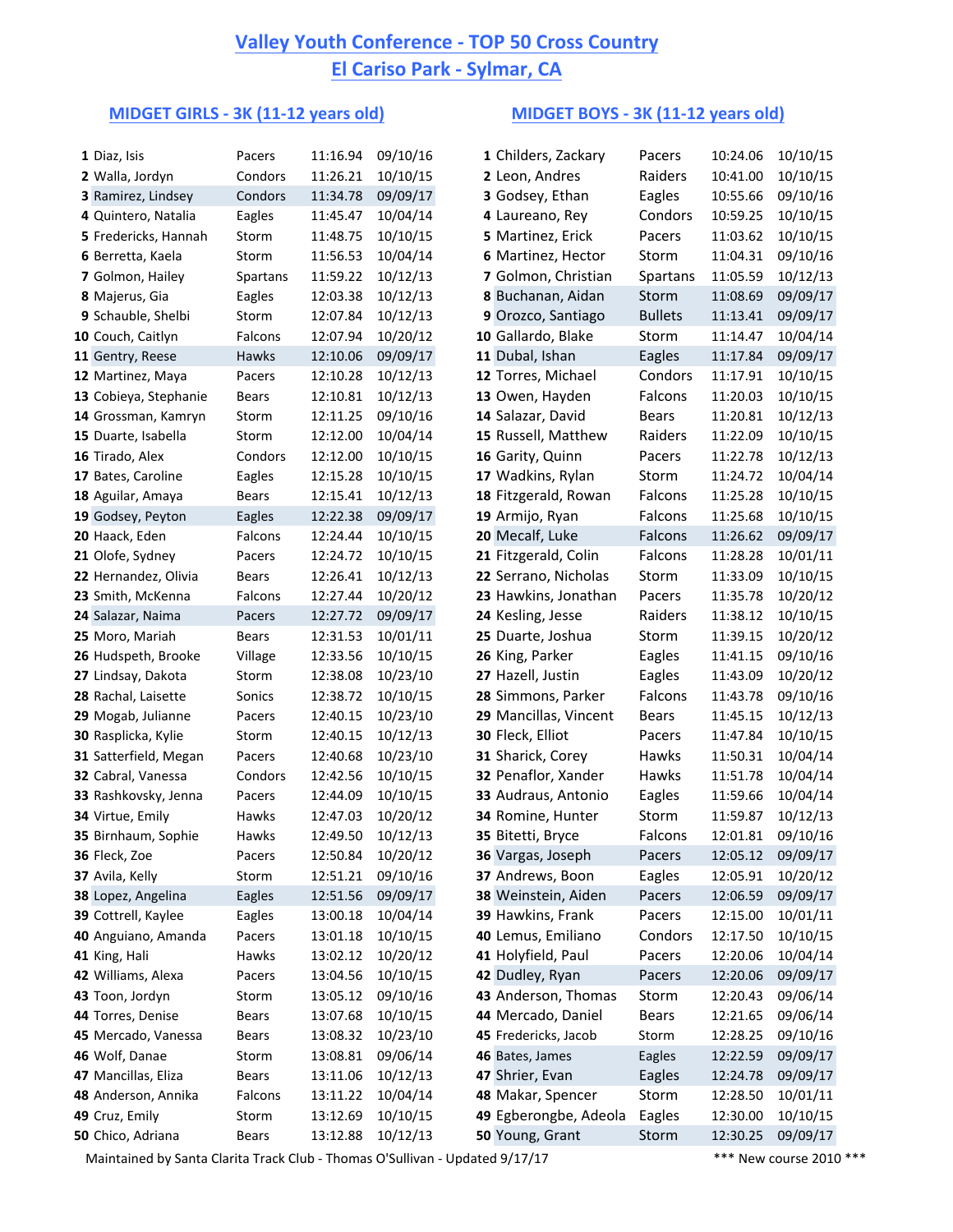## **Valley Youth Conference - TOP 50 Cross Country El Cariso Park - Sylmar, CA**

### **YOUTH GIRLS** - 4K (13-14 years old) **YOUTH BOYS** - 4K (13-14 years old)

| 1 Thompson, Kaylee      | Storm                                                                                                                                                                                                                                                       |                                                                                                            |                                                                                                                                  |                                                                                                                                                                      |                                                                                                                                                                                                                                         |                                                                                                                                                                                                                                                                                                                                                                                                                                                                                                                            | 10/20/12                                                                                                                                                                                                                                                                                                                                                                                                                                                                                                                                                                                                             |
|-------------------------|-------------------------------------------------------------------------------------------------------------------------------------------------------------------------------------------------------------------------------------------------------------|------------------------------------------------------------------------------------------------------------|----------------------------------------------------------------------------------------------------------------------------------|----------------------------------------------------------------------------------------------------------------------------------------------------------------------|-----------------------------------------------------------------------------------------------------------------------------------------------------------------------------------------------------------------------------------------|----------------------------------------------------------------------------------------------------------------------------------------------------------------------------------------------------------------------------------------------------------------------------------------------------------------------------------------------------------------------------------------------------------------------------------------------------------------------------------------------------------------------------|----------------------------------------------------------------------------------------------------------------------------------------------------------------------------------------------------------------------------------------------------------------------------------------------------------------------------------------------------------------------------------------------------------------------------------------------------------------------------------------------------------------------------------------------------------------------------------------------------------------------|
|                         |                                                                                                                                                                                                                                                             |                                                                                                            |                                                                                                                                  |                                                                                                                                                                      |                                                                                                                                                                                                                                         |                                                                                                                                                                                                                                                                                                                                                                                                                                                                                                                            | 10/20/12                                                                                                                                                                                                                                                                                                                                                                                                                                                                                                                                                                                                             |
|                         |                                                                                                                                                                                                                                                             |                                                                                                            |                                                                                                                                  |                                                                                                                                                                      |                                                                                                                                                                                                                                         |                                                                                                                                                                                                                                                                                                                                                                                                                                                                                                                            | 10/10/15                                                                                                                                                                                                                                                                                                                                                                                                                                                                                                                                                                                                             |
|                         |                                                                                                                                                                                                                                                             |                                                                                                            |                                                                                                                                  |                                                                                                                                                                      |                                                                                                                                                                                                                                         |                                                                                                                                                                                                                                                                                                                                                                                                                                                                                                                            | 10/23/10                                                                                                                                                                                                                                                                                                                                                                                                                                                                                                                                                                                                             |
|                         |                                                                                                                                                                                                                                                             |                                                                                                            |                                                                                                                                  |                                                                                                                                                                      |                                                                                                                                                                                                                                         |                                                                                                                                                                                                                                                                                                                                                                                                                                                                                                                            | 10/20/12                                                                                                                                                                                                                                                                                                                                                                                                                                                                                                                                                                                                             |
| 6 Mogab, Julianne       |                                                                                                                                                                                                                                                             |                                                                                                            |                                                                                                                                  | 6 Summer, Jonathan                                                                                                                                                   |                                                                                                                                                                                                                                         |                                                                                                                                                                                                                                                                                                                                                                                                                                                                                                                            | 10/23/10                                                                                                                                                                                                                                                                                                                                                                                                                                                                                                                                                                                                             |
| 7 Aguillon, Olimpia     | <b>Bullets</b>                                                                                                                                                                                                                                              | 17:12.94                                                                                                   |                                                                                                                                  | 7 Wadkins, Rylan                                                                                                                                                     |                                                                                                                                                                                                                                         |                                                                                                                                                                                                                                                                                                                                                                                                                                                                                                                            | 10/10/15                                                                                                                                                                                                                                                                                                                                                                                                                                                                                                                                                                                                             |
| 8 Duarte, Isabella      | Storm                                                                                                                                                                                                                                                       | 17:17.62                                                                                                   |                                                                                                                                  | 8 Daley, Tynan                                                                                                                                                       |                                                                                                                                                                                                                                         |                                                                                                                                                                                                                                                                                                                                                                                                                                                                                                                            | 10/23/10                                                                                                                                                                                                                                                                                                                                                                                                                                                                                                                                                                                                             |
|                         | Storm                                                                                                                                                                                                                                                       | 17:19.91                                                                                                   | 10/10/15                                                                                                                         | 9 Bay, Jonathan                                                                                                                                                      |                                                                                                                                                                                                                                         |                                                                                                                                                                                                                                                                                                                                                                                                                                                                                                                            | 10/23/10                                                                                                                                                                                                                                                                                                                                                                                                                                                                                                                                                                                                             |
| 10 Kaiser, Katie        | Pacers                                                                                                                                                                                                                                                      | 17:33.03                                                                                                   | 10/20/12                                                                                                                         | 10 Benitez, David                                                                                                                                                    |                                                                                                                                                                                                                                         |                                                                                                                                                                                                                                                                                                                                                                                                                                                                                                                            | 10/20/12                                                                                                                                                                                                                                                                                                                                                                                                                                                                                                                                                                                                             |
| 11 Moro, Mariah         | <b>Bears</b>                                                                                                                                                                                                                                                | 17:34.28                                                                                                   | 10/12/13                                                                                                                         | 11 Laureano, Juan Carlos                                                                                                                                             |                                                                                                                                                                                                                                         |                                                                                                                                                                                                                                                                                                                                                                                                                                                                                                                            | 10/10/15                                                                                                                                                                                                                                                                                                                                                                                                                                                                                                                                                                                                             |
| 12 Zavala, Valerie      | Eagles                                                                                                                                                                                                                                                      | 17:45.56                                                                                                   | 10/12/13                                                                                                                         | 12 Gallardo, Blake                                                                                                                                                   |                                                                                                                                                                                                                                         |                                                                                                                                                                                                                                                                                                                                                                                                                                                                                                                            | 10/10/15                                                                                                                                                                                                                                                                                                                                                                                                                                                                                                                                                                                                             |
| 13 Bahr, Emma           | Storm                                                                                                                                                                                                                                                       | 17:46.41                                                                                                   | 10/01/11                                                                                                                         | 13 Sode, Trevor                                                                                                                                                      |                                                                                                                                                                                                                                         |                                                                                                                                                                                                                                                                                                                                                                                                                                                                                                                            | 10/20/12                                                                                                                                                                                                                                                                                                                                                                                                                                                                                                                                                                                                             |
| 14 Walla, Jordyn        | Condors                                                                                                                                                                                                                                                     | 17:49.62                                                                                                   | 09/10/16                                                                                                                         | 14 Cucuta, Cristian                                                                                                                                                  |                                                                                                                                                                                                                                         |                                                                                                                                                                                                                                                                                                                                                                                                                                                                                                                            | 10/23/10                                                                                                                                                                                                                                                                                                                                                                                                                                                                                                                                                                                                             |
| 15 Setian, Leana        | Falcons                                                                                                                                                                                                                                                     | 17:52.12                                                                                                   | 10/23/10                                                                                                                         | 15 Lopez Jr, Patrick                                                                                                                                                 |                                                                                                                                                                                                                                         |                                                                                                                                                                                                                                                                                                                                                                                                                                                                                                                            | 10/23/10                                                                                                                                                                                                                                                                                                                                                                                                                                                                                                                                                                                                             |
| 16 Hernandez, Olivia    | Pacers                                                                                                                                                                                                                                                      | 17:52.46                                                                                                   | 10/10/15                                                                                                                         | 16 Islas, David                                                                                                                                                      |                                                                                                                                                                                                                                         |                                                                                                                                                                                                                                                                                                                                                                                                                                                                                                                            | 10/20/12                                                                                                                                                                                                                                                                                                                                                                                                                                                                                                                                                                                                             |
| 17 Barnum, Julia        | Sonics                                                                                                                                                                                                                                                      | 17:58.97                                                                                                   | 10/10/15                                                                                                                         | 17 Neil, Logan                                                                                                                                                       |                                                                                                                                                                                                                                         |                                                                                                                                                                                                                                                                                                                                                                                                                                                                                                                            | 10/20/12                                                                                                                                                                                                                                                                                                                                                                                                                                                                                                                                                                                                             |
| 18 Geyer, Samantha      | Eagles                                                                                                                                                                                                                                                      | 17:59.69                                                                                                   | 10/12/13                                                                                                                         | 18 Fischer, Austin                                                                                                                                                   |                                                                                                                                                                                                                                         |                                                                                                                                                                                                                                                                                                                                                                                                                                                                                                                            | 10/01/11                                                                                                                                                                                                                                                                                                                                                                                                                                                                                                                                                                                                             |
| 19 Resnick, Kyla        | Storm                                                                                                                                                                                                                                                       | 17:59.81                                                                                                   | 10/01/11                                                                                                                         | 19 Makar, Spencer                                                                                                                                                    |                                                                                                                                                                                                                                         |                                                                                                                                                                                                                                                                                                                                                                                                                                                                                                                            | 10/20/12                                                                                                                                                                                                                                                                                                                                                                                                                                                                                                                                                                                                             |
| 20 Dobbs, Mauri         | Storm                                                                                                                                                                                                                                                       | 18:02.31                                                                                                   | 10/12/13                                                                                                                         | 20 Greene, Shane                                                                                                                                                     |                                                                                                                                                                                                                                         |                                                                                                                                                                                                                                                                                                                                                                                                                                                                                                                            | 10/10/15                                                                                                                                                                                                                                                                                                                                                                                                                                                                                                                                                                                                             |
| 21 Cowell, Madison      | Pacers                                                                                                                                                                                                                                                      | 18:07.09                                                                                                   | 10/20/12                                                                                                                         | 21 Salazar, David                                                                                                                                                    |                                                                                                                                                                                                                                         |                                                                                                                                                                                                                                                                                                                                                                                                                                                                                                                            | 10/04/14                                                                                                                                                                                                                                                                                                                                                                                                                                                                                                                                                                                                             |
| 22 Brown, Janiah        | Eagles                                                                                                                                                                                                                                                      | 18:12.41                                                                                                   | 10/04/14                                                                                                                         | 22 Garity, Quinn                                                                                                                                                     |                                                                                                                                                                                                                                         |                                                                                                                                                                                                                                                                                                                                                                                                                                                                                                                            | 10/10/15                                                                                                                                                                                                                                                                                                                                                                                                                                                                                                                                                                                                             |
| 23 Couch, Caitlyn       | Falcons                                                                                                                                                                                                                                                     | 18:13.59                                                                                                   | 10/12/13                                                                                                                         | 23 Vats, Manan                                                                                                                                                       |                                                                                                                                                                                                                                         |                                                                                                                                                                                                                                                                                                                                                                                                                                                                                                                            | 10/04/14                                                                                                                                                                                                                                                                                                                                                                                                                                                                                                                                                                                                             |
| 24 Bates, Caroline      | Eagles                                                                                                                                                                                                                                                      | 18:14.69                                                                                                   | 09/10/16                                                                                                                         | 24 Perez, Esteban                                                                                                                                                    |                                                                                                                                                                                                                                         |                                                                                                                                                                                                                                                                                                                                                                                                                                                                                                                            | 10/20/12                                                                                                                                                                                                                                                                                                                                                                                                                                                                                                                                                                                                             |
| 25 Jacobsson, Lindsey   | Storm                                                                                                                                                                                                                                                       | 18:14.93                                                                                                   | 10/12/13                                                                                                                         | 25 Silva, Julian                                                                                                                                                     |                                                                                                                                                                                                                                         |                                                                                                                                                                                                                                                                                                                                                                                                                                                                                                                            | 10/12/13                                                                                                                                                                                                                                                                                                                                                                                                                                                                                                                                                                                                             |
| 26 Huerta, Mayra        | Bears                                                                                                                                                                                                                                                       | 18:19.66                                                                                                   | 10/01/11                                                                                                                         | 26 Thomas, Jacob                                                                                                                                                     |                                                                                                                                                                                                                                         |                                                                                                                                                                                                                                                                                                                                                                                                                                                                                                                            | 10/10/15                                                                                                                                                                                                                                                                                                                                                                                                                                                                                                                                                                                                             |
| 27 Lomeli, Alex         | Hawks                                                                                                                                                                                                                                                       | 18:21.81                                                                                                   | 10/12/13                                                                                                                         | 27 Leon, Andres                                                                                                                                                      |                                                                                                                                                                                                                                         |                                                                                                                                                                                                                                                                                                                                                                                                                                                                                                                            | 09/10/16                                                                                                                                                                                                                                                                                                                                                                                                                                                                                                                                                                                                             |
| 28 Satterfield, Megan   | Pacers                                                                                                                                                                                                                                                      | 18:28.41                                                                                                   | 10/01/11                                                                                                                         | 28 Hazell, Justin                                                                                                                                                    |                                                                                                                                                                                                                                         |                                                                                                                                                                                                                                                                                                                                                                                                                                                                                                                            | 10/12/13                                                                                                                                                                                                                                                                                                                                                                                                                                                                                                                                                                                                             |
| 29 Cobieya, Ruth        | Bears                                                                                                                                                                                                                                                       | 18:35.93                                                                                                   | 10/20/12                                                                                                                         | 29 Popa, Leon                                                                                                                                                        |                                                                                                                                                                                                                                         |                                                                                                                                                                                                                                                                                                                                                                                                                                                                                                                            | 10/20/12                                                                                                                                                                                                                                                                                                                                                                                                                                                                                                                                                                                                             |
| 30 Olofe, Sydney        | Pacers                                                                                                                                                                                                                                                      | 18:38.97                                                                                                   | 09/10/16                                                                                                                         | 30 Godsey, Ethan                                                                                                                                                     |                                                                                                                                                                                                                                         |                                                                                                                                                                                                                                                                                                                                                                                                                                                                                                                            | 09/09/17                                                                                                                                                                                                                                                                                                                                                                                                                                                                                                                                                                                                             |
| 31 Victoria, Jacqueline | Storm                                                                                                                                                                                                                                                       | 18:39.75                                                                                                   | 10/20/12                                                                                                                         | 31 Serrano, Jordan                                                                                                                                                   |                                                                                                                                                                                                                                         |                                                                                                                                                                                                                                                                                                                                                                                                                                                                                                                            | 10/23/10                                                                                                                                                                                                                                                                                                                                                                                                                                                                                                                                                                                                             |
| 32 Fredericks, Hannah   | Storm                                                                                                                                                                                                                                                       | 18:43.25                                                                                                   | 09/10/16                                                                                                                         | 32 Anderson, Thomas                                                                                                                                                  |                                                                                                                                                                                                                                         |                                                                                                                                                                                                                                                                                                                                                                                                                                                                                                                            | 10/10/15                                                                                                                                                                                                                                                                                                                                                                                                                                                                                                                                                                                                             |
| 33 Perez, Emma          | Condors                                                                                                                                                                                                                                                     | 18:43.25                                                                                                   | 09/09/17                                                                                                                         | 33 Allen, Matthew                                                                                                                                                    |                                                                                                                                                                                                                                         |                                                                                                                                                                                                                                                                                                                                                                                                                                                                                                                            | 10/20/12                                                                                                                                                                                                                                                                                                                                                                                                                                                                                                                                                                                                             |
| 34 Fontanesi, Gina      | <b>Bullets</b>                                                                                                                                                                                                                                              | 18:48.02                                                                                                   | 10/20/12                                                                                                                         | 34 Carver, Jake                                                                                                                                                      |                                                                                                                                                                                                                                         |                                                                                                                                                                                                                                                                                                                                                                                                                                                                                                                            | 10/20/12                                                                                                                                                                                                                                                                                                                                                                                                                                                                                                                                                                                                             |
| 35 Rashkovsky, Jenna    | Pacers                                                                                                                                                                                                                                                      | 18:48.88                                                                                                   | 09/10/16                                                                                                                         | 35 McDaniel, Cameron                                                                                                                                                 |                                                                                                                                                                                                                                         |                                                                                                                                                                                                                                                                                                                                                                                                                                                                                                                            | 10/20/12                                                                                                                                                                                                                                                                                                                                                                                                                                                                                                                                                                                                             |
| 36 Sehenuk, Savannah    | Storm                                                                                                                                                                                                                                                       | 18:51.69                                                                                                   | 10/20/12                                                                                                                         | 36 Russell, Matthew                                                                                                                                                  |                                                                                                                                                                                                                                         |                                                                                                                                                                                                                                                                                                                                                                                                                                                                                                                            | 09/10/16                                                                                                                                                                                                                                                                                                                                                                                                                                                                                                                                                                                                             |
| 37 Cobieya, Stephanie   | Pacers                                                                                                                                                                                                                                                      | 18:51.75                                                                                                   | 10/04/14                                                                                                                         | 37 Cabello, Josh                                                                                                                                                     |                                                                                                                                                                                                                                         |                                                                                                                                                                                                                                                                                                                                                                                                                                                                                                                            | 10/23/10                                                                                                                                                                                                                                                                                                                                                                                                                                                                                                                                                                                                             |
| 38 Cabral, Vanessa      | Condors                                                                                                                                                                                                                                                     | 18:55.00                                                                                                   | 09/10/16                                                                                                                         | 38 Rush, Daniel                                                                                                                                                      |                                                                                                                                                                                                                                         |                                                                                                                                                                                                                                                                                                                                                                                                                                                                                                                            | 10/04/14                                                                                                                                                                                                                                                                                                                                                                                                                                                                                                                                                                                                             |
| 39 Pontius, Sydney      | Falcons                                                                                                                                                                                                                                                     | 18:57.78                                                                                                   | 10/20/12                                                                                                                         | 39 Stepan, Elijah                                                                                                                                                    |                                                                                                                                                                                                                                         |                                                                                                                                                                                                                                                                                                                                                                                                                                                                                                                            | 10/12/13                                                                                                                                                                                                                                                                                                                                                                                                                                                                                                                                                                                                             |
| 40 Murillo, Jessica     | <b>Bears</b>                                                                                                                                                                                                                                                | 18:59.35                                                                                                   | 10/23/10                                                                                                                         | 40 Dickinson, Kyle                                                                                                                                                   |                                                                                                                                                                                                                                         |                                                                                                                                                                                                                                                                                                                                                                                                                                                                                                                            | 10/01/11                                                                                                                                                                                                                                                                                                                                                                                                                                                                                                                                                                                                             |
| 41 O'Grady, Eireann     | <b>Bullets</b>                                                                                                                                                                                                                                              | 19:03.47                                                                                                   | 10/20/12                                                                                                                         | 41 Branda, Kaleb                                                                                                                                                     |                                                                                                                                                                                                                                         |                                                                                                                                                                                                                                                                                                                                                                                                                                                                                                                            | 10/23/10                                                                                                                                                                                                                                                                                                                                                                                                                                                                                                                                                                                                             |
| 42 Pilarski, Sierra     | Storm                                                                                                                                                                                                                                                       | 19:06.50                                                                                                   | 10/01/11                                                                                                                         | 42 Bissell, Shane                                                                                                                                                    |                                                                                                                                                                                                                                         |                                                                                                                                                                                                                                                                                                                                                                                                                                                                                                                            | 10/12/13                                                                                                                                                                                                                                                                                                                                                                                                                                                                                                                                                                                                             |
|                         | Storm                                                                                                                                                                                                                                                       | 19:09.31                                                                                                   | 10/01/11                                                                                                                         | 43 Busco, Chris                                                                                                                                                      |                                                                                                                                                                                                                                         |                                                                                                                                                                                                                                                                                                                                                                                                                                                                                                                            | 10/01/11                                                                                                                                                                                                                                                                                                                                                                                                                                                                                                                                                                                                             |
|                         |                                                                                                                                                                                                                                                             | 19:09.94                                                                                                   |                                                                                                                                  |                                                                                                                                                                      |                                                                                                                                                                                                                                         |                                                                                                                                                                                                                                                                                                                                                                                                                                                                                                                            | 10/12/13                                                                                                                                                                                                                                                                                                                                                                                                                                                                                                                                                                                                             |
| 45 Pisano, Hayle        | Storm                                                                                                                                                                                                                                                       | 19:11.15                                                                                                   | 10/10/15                                                                                                                         | 45 Baltau, Justin                                                                                                                                                    |                                                                                                                                                                                                                                         |                                                                                                                                                                                                                                                                                                                                                                                                                                                                                                                            | 10/23/10                                                                                                                                                                                                                                                                                                                                                                                                                                                                                                                                                                                                             |
|                         |                                                                                                                                                                                                                                                             |                                                                                                            |                                                                                                                                  |                                                                                                                                                                      |                                                                                                                                                                                                                                         |                                                                                                                                                                                                                                                                                                                                                                                                                                                                                                                            | 10/12/13                                                                                                                                                                                                                                                                                                                                                                                                                                                                                                                                                                                                             |
|                         |                                                                                                                                                                                                                                                             |                                                                                                            |                                                                                                                                  |                                                                                                                                                                      |                                                                                                                                                                                                                                         |                                                                                                                                                                                                                                                                                                                                                                                                                                                                                                                            | 10/20/12                                                                                                                                                                                                                                                                                                                                                                                                                                                                                                                                                                                                             |
|                         |                                                                                                                                                                                                                                                             |                                                                                                            |                                                                                                                                  |                                                                                                                                                                      |                                                                                                                                                                                                                                         |                                                                                                                                                                                                                                                                                                                                                                                                                                                                                                                            | 10/20/12                                                                                                                                                                                                                                                                                                                                                                                                                                                                                                                                                                                                             |
|                         |                                                                                                                                                                                                                                                             |                                                                                                            |                                                                                                                                  |                                                                                                                                                                      |                                                                                                                                                                                                                                         |                                                                                                                                                                                                                                                                                                                                                                                                                                                                                                                            | 10/10/15                                                                                                                                                                                                                                                                                                                                                                                                                                                                                                                                                                                                             |
|                         |                                                                                                                                                                                                                                                             |                                                                                                            |                                                                                                                                  |                                                                                                                                                                      |                                                                                                                                                                                                                                         |                                                                                                                                                                                                                                                                                                                                                                                                                                                                                                                            | 10/10/15                                                                                                                                                                                                                                                                                                                                                                                                                                                                                                                                                                                                             |
|                         |                                                                                                                                                                                                                                                             |                                                                                                            |                                                                                                                                  |                                                                                                                                                                      |                                                                                                                                                                                                                                         |                                                                                                                                                                                                                                                                                                                                                                                                                                                                                                                            |                                                                                                                                                                                                                                                                                                                                                                                                                                                                                                                                                                                                                      |
|                         | 2 Davis, Abigail<br>3 Tashjian, Sarenn<br>4 Diaz, Isis<br>5 Smith, Mckenna<br>9 Dang, Audrey<br>43 Lopez, Veronica<br>44 Mattos, Katelyn<br>46 Slentz, Ginger<br>47 Ingersoll, Alexandria<br>48 Butler, Keili<br>49 Tashjian, Kareena<br>50 Geyer, Samantha | Storm<br>Eagles<br>Pacers<br>Falcons<br>Pacers<br>Village<br>Storm<br>Storm<br>Knights<br>Eagles<br>Eagles | 15:22.78<br>16:13.90<br>16:54.28<br>16:58.03<br>16:59.56<br>17:08.15<br>19:11.93<br>19:13.78<br>19:14.81<br>19:27.75<br>19:34.53 | 10/20/12<br>10/20/12<br>10/20/12<br>09/09/17<br>10/04/14<br>10/01/11<br>10/20/12<br>09/10/16<br>10/10/15<br>10/20/12<br>10/20/12<br>10/10/15<br>10/10/15<br>10/04/14 | 1 Struznyna, Alexander<br>2 Brdar, Cody<br>3 Romine, Hunter<br>4 Rubira, Ruben<br>5 Acosta, Jacob<br>44 Andrews, Boon<br>46 Burson, Michael<br>47 Kelly, Charles<br>48 Rodriguez, Eduardo<br>49 Mercado, Daniel<br>50 Maravilla, Miguel | Eagles<br>Eagles<br>Storm<br>Storm<br>Storm<br>Storm<br>Storm<br>Storm<br>Storm<br>Storm<br>Condors<br>Storm<br>Eagles<br>Storm<br>Bears<br>Storm<br>Falcons<br>Storm<br>Storm<br>Pacers<br>Pacers<br>Pacers<br>Falcons<br>Eagles<br>Bears<br>Falcons<br>Raiders<br>Eagles<br><b>Bullets</b><br>Eagles<br>Storm<br>Storm<br>Eagles<br>Pacers<br><b>Bullets</b><br>Raiders<br>Falcons<br>Storm<br>Storm<br>Falcons<br>Storm<br>Eagles<br>Spartans<br>Eagles<br>Storm<br>Storm<br>Sonics<br>Eagles<br><b>Bears</b><br>Eagles | 14:29.94<br>14:49.50<br>14:52.09<br>14:55.92<br>14:58.66<br>15:04.15<br>15:07.22<br>15:09.80<br>15:13.00<br>15:18.34<br>15:20.44<br>15:20.72<br>15:21.38<br>15:21.64<br>15:32.09<br>15:32.28<br>15:39.09<br>15:42.66<br>15:42.94<br>15:51.94<br>15:52.12<br>15:52.37<br>15:57.31<br>15:57.56<br>16:01.50<br>16:02.03<br>16:06.47<br>16:08.41<br>16:09.81<br>16:10.72<br>16:10.74<br>16:12.00<br>16:12.03<br>16:12.59<br>16:13.09<br>16:14.15<br>16:15.61<br>16:16.41<br>16:16.72<br>16:24.56<br>16:24.77<br>16:25.44<br>16:27.06<br>16:28.56<br>16:29.70<br>16:34.00<br>16:35.72<br>16:45.03<br>16:48.56<br>16:49.56 |

Maintained by Santa Clarita Track Club - Thomas O'Sullivan - Updated 9/17/17 \*\*\* New course 2010 \*\*\*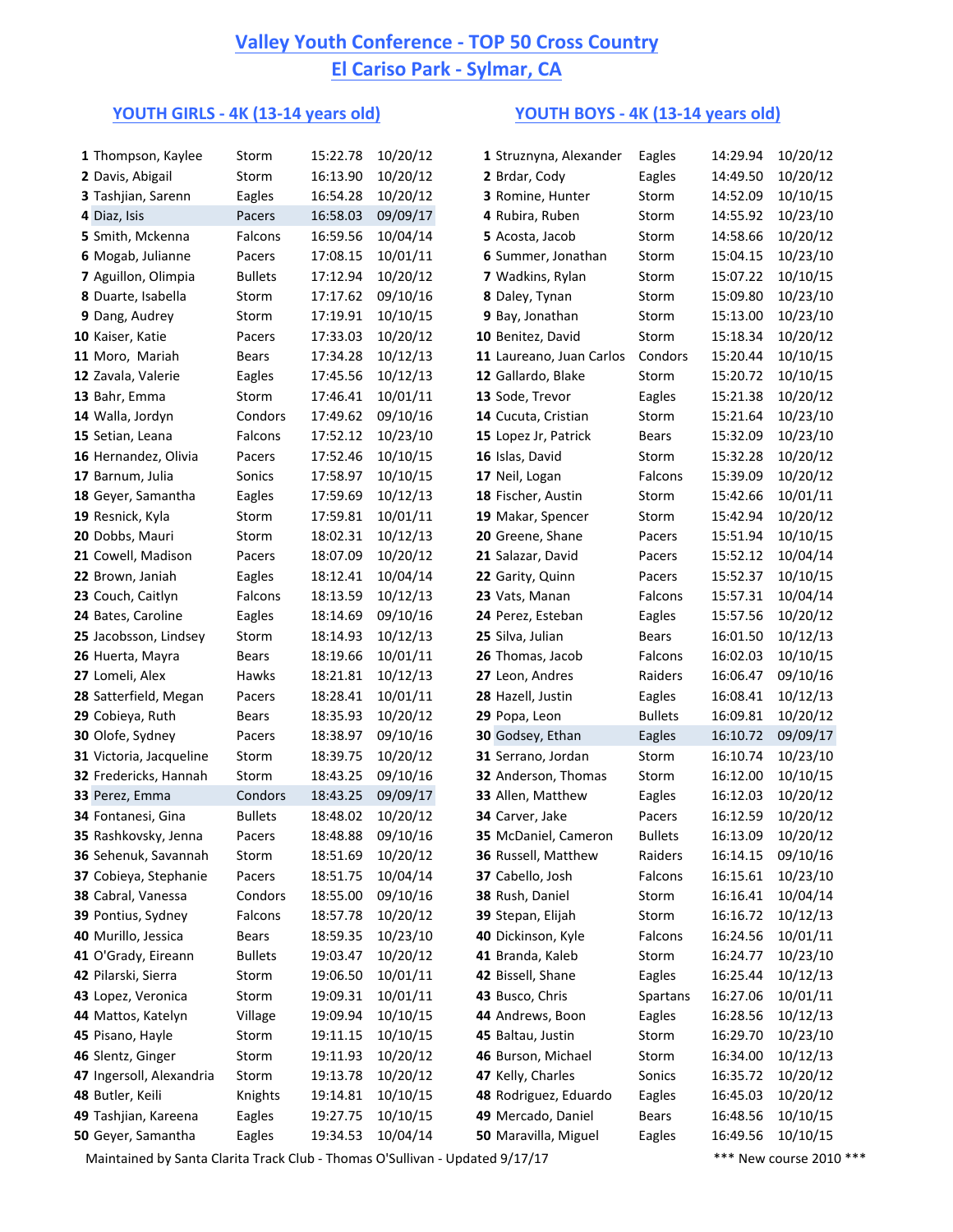# **Valley Youth Conference - TOP 50 Cross Country El Cariso Park - Sylmar, CA**

### **INTERMEDIATE GIRLS - 4K (15-16 years old) INTERMEDIATE BOYS - 4K (15-16 years old)**

|    | 1 Martinelli, Elena | Knights | 18:39.72 | 10/04/14 | 1 Soto, Luis        | Eagles  | 15:50.59 | 10/20/12 |
|----|---------------------|---------|----------|----------|---------------------|---------|----------|----------|
|    | 2 Smith, Aleesha    | Storm   | 19:44.84 | 10/20/12 | 2 Anderson, Joshua  | Storm   | 16:25.59 | 10/10/15 |
|    | 3 Williams, Emani   | Sonics  | 19:53.28 | 10/20/12 | 3 Anderson, Joshua  | Knights | 16:27.31 | 10/10/15 |
|    | 4 Pisano, Nicole    | Storm   | 20:25.56 | 10/10/15 | 4 McGillicuddy, Ben | Knights | 17:14.22 | 10/10/15 |
|    | 5 Silverman, Morgan | Storm   | 21:27.00 | 09/10/16 | 5 Roa, Rogelio      | Bears   | 17:29.75 | 10/20/12 |
|    | 6 Murillo, Jessica  | Pacers  | 21:34.97 | 10/20/12 | 6 Miramontes, Juan  | Bears   | 17:35.78 | 10/01/11 |
|    | 7 Aguilar, Dolcinea | Bears   | 22:48.66 | 10/01/11 | 7 Mosser, Alex      | Knights | 17:51.41 | 10/10/15 |
|    | 8 Galan, Catie      | Knights | 23:54.34 | 10/10/15 | 8 Dennison, Bryce   | Falcons | 18:10.78 | 10/20/12 |
|    | 9 Johnson, Briana   | Sonics  | 24:14.72 | 09/10/16 | 9 Duarte, Brian     | Bears   | 22:26.62 | 10/20/12 |
|    | 10 Seitz, Julia     | Knights | 25:24.84 | 10/04/14 | 10 Sevilla, Ignacio | Bears   | 22:40.53 | 10/12/13 |
|    | 11 Duarte, Natalie  | Eagles  | 26:18.75 | 10/04/14 | 11                  |         |          |          |
|    | 12 Rivera, Alexis   | Pacers  | 26:37.97 | 10/04/14 | 12                  |         |          |          |
|    | 13 Salazar, Nina    | Knights | 29:39.62 | 10/04/14 | 13                  |         |          |          |
|    | 14 Williams, Heaven | Hawks   | 36:59.81 | 09/10/16 | 14                  |         |          |          |
| 15 |                     |         |          |          | 15                  |         |          |          |
| 16 |                     |         |          |          | 16                  |         |          |          |
| 17 |                     |         |          |          | 17                  |         |          |          |
| 18 |                     |         |          |          | 18                  |         |          |          |
| 19 |                     |         |          |          | 19                  |         |          |          |
| 20 |                     |         |          |          | 20                  |         |          |          |
| 21 |                     |         |          |          | 21                  |         |          |          |
| 22 |                     |         |          |          | 22                  |         |          |          |
| 23 |                     |         |          |          | 23                  |         |          |          |
| 24 |                     |         |          |          | 24                  |         |          |          |
| 25 |                     |         |          |          | 25                  |         |          |          |
| 26 |                     |         |          |          | 26                  |         |          |          |
| 27 |                     |         |          |          | 27                  |         |          |          |
| 28 |                     |         |          |          | 28                  |         |          |          |
| 29 |                     |         |          |          | 29                  |         |          |          |
| 30 |                     |         |          |          | 30                  |         |          |          |
| 31 |                     |         |          |          | 31                  |         |          |          |
| 32 |                     |         |          |          | 32                  |         |          |          |
| 33 |                     |         |          |          | 33                  |         |          |          |
| 34 |                     |         |          |          | 34                  |         |          |          |
| 35 |                     |         |          |          | 35                  |         |          |          |
| 36 |                     |         |          |          | 36                  |         |          |          |
| 37 |                     |         |          |          | 37                  |         |          |          |
| 38 |                     |         |          |          | 38                  |         |          |          |
| 39 |                     |         |          |          | 39                  |         |          |          |
| 40 |                     |         |          |          | 40                  |         |          |          |
| 41 |                     |         |          |          | 41                  |         |          |          |
| 42 |                     |         |          |          | 42                  |         |          |          |
| 43 |                     |         |          |          | 43                  |         |          |          |
| 44 |                     |         |          |          | 44                  |         |          |          |
| 45 |                     |         |          |          | 45                  |         |          |          |
| 46 |                     |         |          |          | 46                  |         |          |          |
| 47 |                     |         |          |          | 47                  |         |          |          |
| 48 |                     |         |          |          | 48                  |         |          |          |
| 49 |                     |         |          |          | 49                  |         |          |          |
| 50 |                     |         |          |          | 50                  |         |          |          |

| Eagles       | 15:50.59 | 10/20/12 |
|--------------|----------|----------|
| Storm        | 16:25.59 | 10/10/15 |
| Knights      | 16:27.31 | 10/10/15 |
| Knights      | 17:14.22 | 10/10/15 |
| <b>Bears</b> | 17:29.75 | 10/20/12 |
| Bears        | 17:35.78 | 10/01/11 |
| Knights      | 17:51.41 | 10/10/15 |
| Falcons      | 18:10.78 | 10/20/12 |
| Bears        | 22:26.62 | 10/20/12 |
| Bears        | 22:40.53 | 10/12/13 |
|              |          |          |

Maintained by Santa Clarita Track Club - Thomas O'Sullivan - Updated 9/17/17 \*\*\*\* New course 2010 \*\*\*